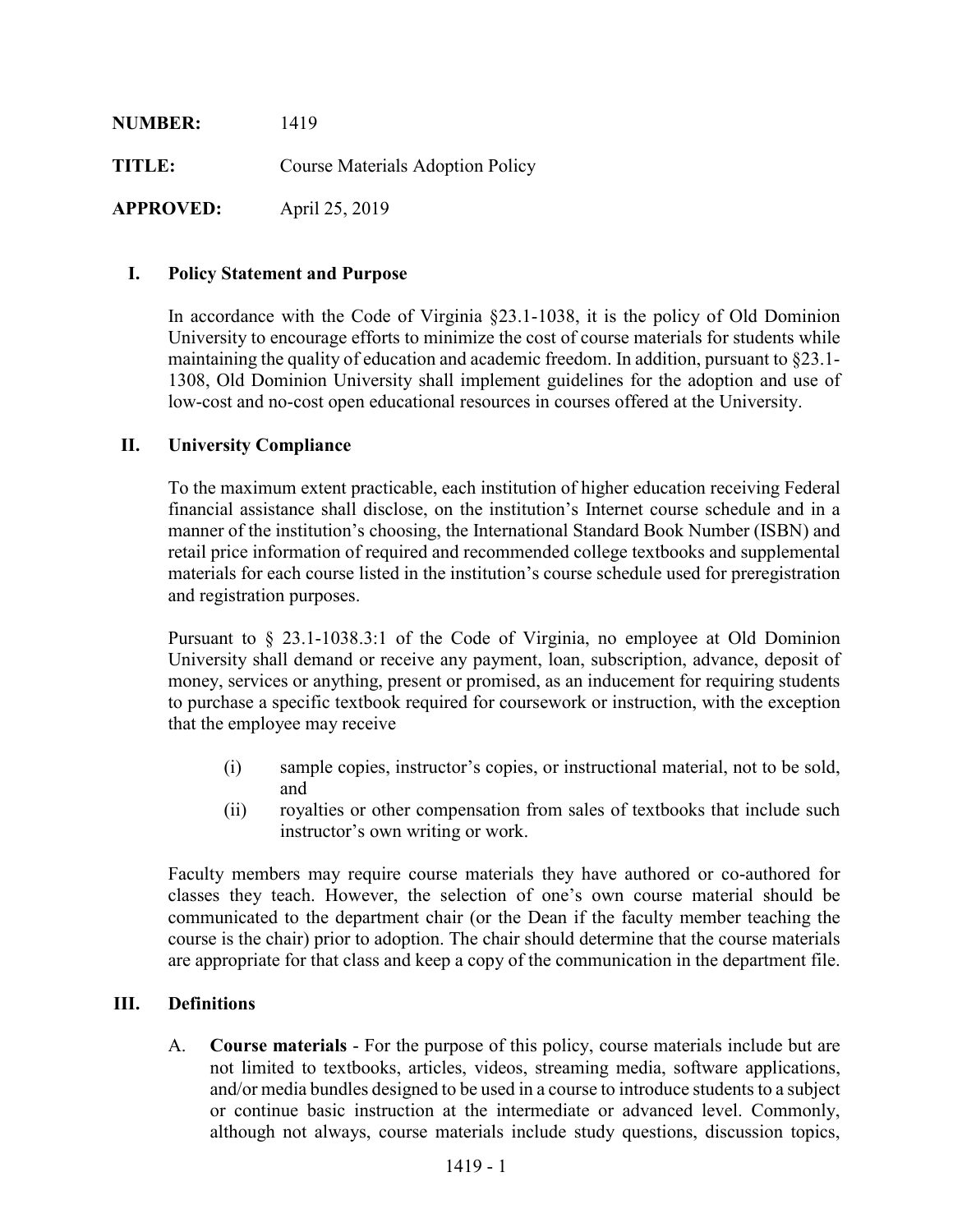study guides or exercises at the end of each chapter and may be published in subsequent editions in order to update information in previous editions. Course materials may be designed for use in undergraduate courses, graduate courses, or for use in professional programs.

- B. **Open Education Resources** For the purposes of this policy, the definition of the U.S. Department of Education is followed. Open education resources (OER) are openly licensed educational resources as teaching, learning, and research resources that reside in the public domain or have been released under a license that permits their free use, reuse, modification, and sharing with others.
- C. **Open Education Resources Committee** The University-level committee that establishes overall policy and guidelines for implementation and expansion of OER course materials in accordance with existing University policies.

# **IV. Open Education Resources (OER) Adoption Practices**

- A. To reduce costs and provide access to course materials, faculty and departments are encouraged to use open education materials in their courses to minimize the costs of course materials for students.
- B. Faculty are encouraged to adopt or adapt existing, or create new OER, including open textbooks.
- C. Faculty and departments who develop OER can have those resources digitally stored at Old Dominion University.
- D. The Libraries and Academic Affairs, where feasible, will provide resources and training for faculty to identify and use open education resources.
- E. A University OER Committee will be responsible for coordinating the expansion of OER materials across the University.

# **V. Additional Actions to Minimize the Cost of Course Materials for Students**

- A. Course materials and related class supplies shall be part of the financial aid Cost of Attendance budget used to award financial aid to students.
- B. Faculty are encouraged to utilize the ODU Libraries' collection and electronic books, journals, image databases, audio and video materials, and other supplemental items available.
- C. Faculty are encouraged to limit their use of new edition non-OER textbooks when previous editions do not significantly differ in a substantive way. The appropriate faculty and the University Village Bookstore should ensure adequate supply of the older edition. Faculty members are also encouraged to adopt the best practice of using the same non-OER textbooks for consecutive semesters. Except in unusual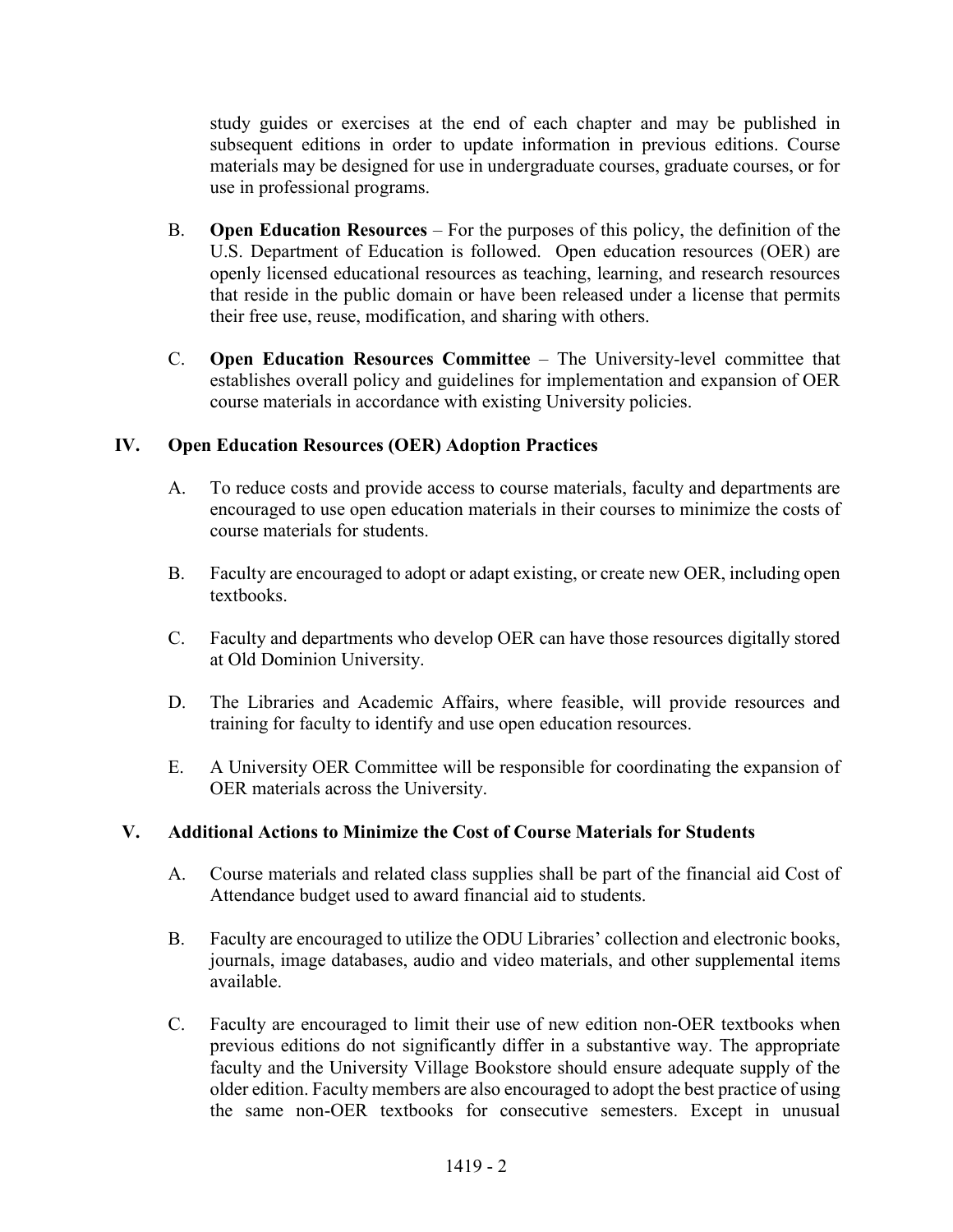circumstances, non-OER textbooks used in sequential courses (e.g., PHYS 101N and PHYS 102N) should not be changed after the first semester.

- D. Faculty are encouraged to use new technologies and packaging techniques such as etext and bundles that reduce the cost of course materials to students.
- E. Faculty are encouraged to provide instructional materials for students to use through their respective departments and/or the ODU Libraries.
- F. No funds provided for financial aid from University Village Bookstore revenue shall be counted in the calculation for state appropriations for student financial aid.
- G. Faculty should avoid requiring students to purchase materials that will not be used for pedagogical purposes in their courses. For instance, faculty are discouraged from requiring students to purchase technology or software simply to track attendance.
- H. Courses with zero- or low-cost educational resources should be advertised to students.

# **VI. Responsibilities of the Faculty**

- A. Faculty, departments and/or schools should provide required or assigned OER and non-OER course materials information for each particular course to the University Village Bookstore by the specified due date published by the University Village Bookstore. Exceptions will be made for faculty who are hired or assigned after the course adoption due dates. Chairs are encouraged to make the appropriate course adoption adjustments as soon as possible in these cases.
- B. Faculty members shall affirmatively confirm their intent to use each item in a bundled package when placing an adoption for such a package. If the faculty member does not intend to use all items in the bundle, he/she shall notify the University Village Bookstore of the items required, and the Bookstore shall order the individualized items when the store's procurement is cost effective for both the institution and students and such items are made available by the publisher.
- C. Departments offering courses that have adopted OER course materials should submit an OER course material adoption report to the Assistant Vice President for Auxiliary **Services**
- D. Instructors of courses adopting OER course materials should post the resources online prior to the beginning of the semester and notify students in the class how to access it.

# **VII. Responsibilities of the University Village Bookstore**

A. The University Village Bookstore Textbook Manager will communicate the requirements and due dates for course adoptions each academic session. Follow-up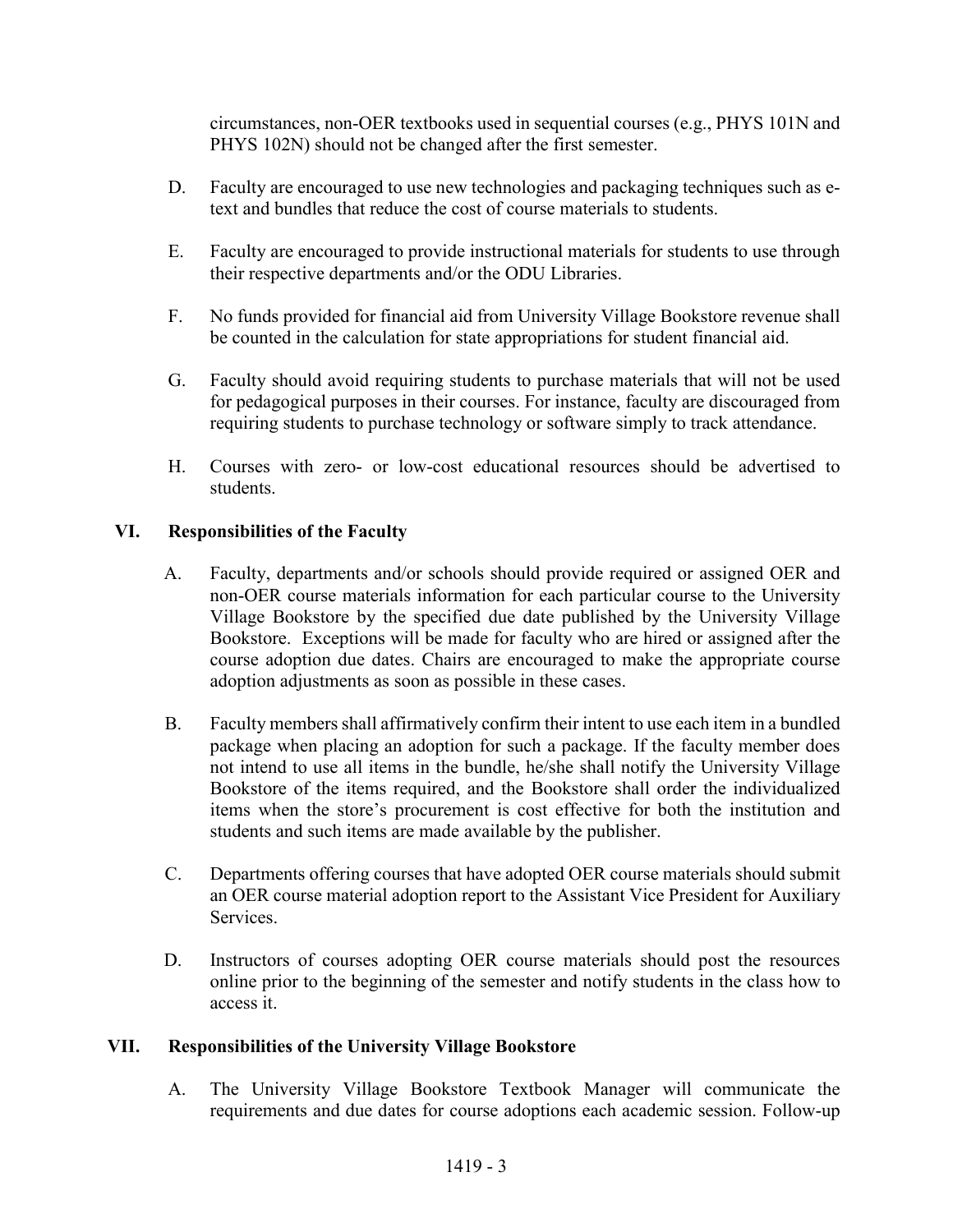communications will be sent to the department chairs and the faculty if the requested materials are not available from the publisher or obtained in a timely manner.

- 1. The University Village Bookstore continuously works directly with instructors and departments to collect adoptions throughout the process.
- 2. The OER course material adoption report should be submitted prior to the beginning of the semester.
- 3. Leading up to and after the due date passes, a course material adoption report is sent to the Assistant Vice President for Auxiliary Services and the Provost's Office to be forwarded to the deans and chairs. This process continues through the beginning of classes each semester.
- 4. Approximately one month after the start of the fall and spring semesters, the University Village Bookstore alerts the Provost's Office about textbook submissions. The Provost's Office sends an email to deans, chairs, and instructors informing them that it is time to submit course material orders for the next semester to the University Village Bookstore.
- B. The University Village Bookstore shall provide a convenient course materials adoption process, including a web-based method, to expedite the ordering process for non-OER course materials.
- C. The University Village Bookstore shall note courses that utilize OER course materials on the course materials website.
- D. Centralized listings of course materials required or assigned for particular courses shall be available from the University Village Bookstore's website after the relevant instructor or academic department notifies the University Village Bookstore. The University Village Bookstore shall post the relevant information received from the faculty in a timely manner. The listings shall be in a standard format and include the International Standard Book Number (ISBN), when applicable, along with other relevant information.

### **VIII. Responsibilities of the OER Committee**

The OER Committee reports to the Provost and Vice President for Academic Affairs on the development and enforcement of the University's Course Materials Adoption Policy. The Provost appoints Committee members, to include representatives from the faculty, University Libraries, Information Technology Services (ITS), University Bookstore, Institutional Effectiveness and Assessment, Student Engagement and Enrollment Services (SEES) representative (and/or student), Center for High Impact Practices (CHIP) representative, Center for Learning and Teaching (CLT), Center for Faculty Development, and senior University management. The Provost will solicit recommendations from the Deans for the faculty representatives, who will constitute the majority of the committee. The OER Committee may create subcommittees and task forces as needed to carry out its responsibilities.